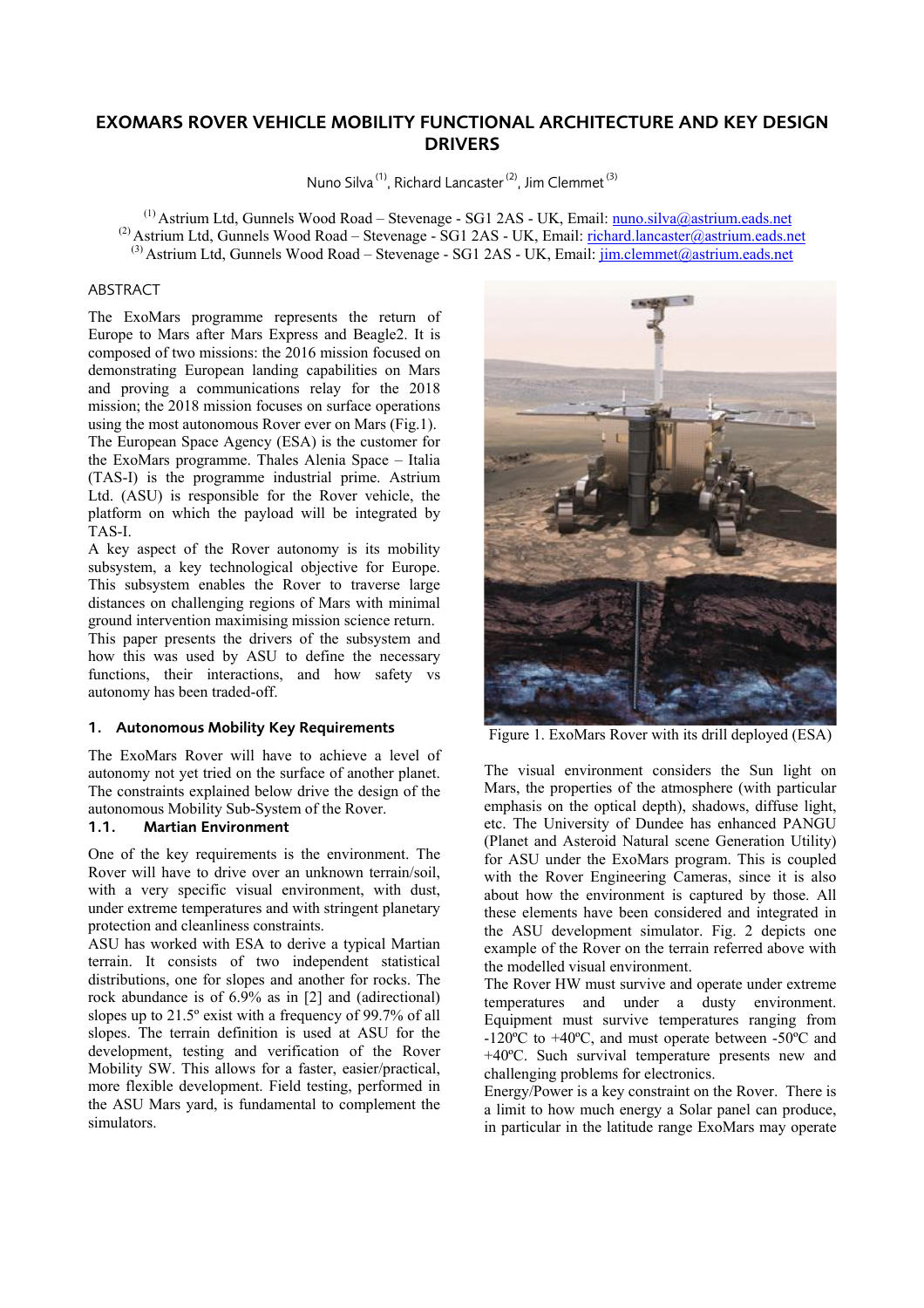within. This translates into a maximum duration per sol available for driving, regardless of how autonomous and mobile the Rover is. The on-board autonomy is responsible for the Rover net speed: i.e. distance the Rover can drive in 1h considering all autonomous processes, when the Rover is moving or at a stop (eg. planning) assuming enough energy/power is available. The Rover actual distance travelled is the product of these two drivers.



Figure 2. Scene from the ExoMars Rover Simulator **1.2. Autonomy** 

The Rover will be able to continue performing its mission without ground in the loop for 2 sols (a sol is a Martian day and lasts  $\sim$ 24h37m). For example, this could imply fully autonomous driving during that duration.

Such distance has implications on Rover safety whilst driving. However, this is needed as soon as the Rover needs to move outside what an operator can safely assess – typically up to 20m in easy terrain, but less in terrains as difficult as where ExoMars aims at operating on. Longer drives have a more significant impact on performance since errors build up as the Rover moves.

Due to the long drives, there is also a need to keep driving safety/difficulty knowledge on-board, in case the Rover is blocked at some point for example. With larger drives the knowledge to store and process increases, together with the associated driving errors which degrade the utility of that information.

As mentioned above, since the Rover will drive outside areas analysed by operators, there is a need of autonomously ensuring the Rover safety whilst driving (in the context of this paper this is limited to vehicle safety associated with Rover motion).

#### **1.3. Performance**

In addition to the challenging functional capabilities, the Rover will also achieve unprecedented accuracy and autonomous traverse capability on Mars.

The Rover will drive 70m/sol with maximum autonomy active. If the Rover is on an easy terrain, operators may decide to disable the on-board production of the path (only part of the autonomy), allowing for approximately doubling the distance travelled per sol – "fast drive".

Good accuracy allows placing the Rover or its

instruments in the science locations with fewer ground interventions. Consequently, more science observations can be made in the same amount of time with a more accurate Rover. This increases the science return of the mission.

There is an additional implication of accuracy. Indeed, the more accurate the Rover is, the fewer margins are needed around real or potential obstacles to the safe motion of the Rover. By decreasing the size of the safety margins, not only more efficient paths can be found, but also new paths become available allowing to find (more) solutions in difficult terrains. This has different implications in short and medium/long ranges. After autonomously travelling 70m, the Mobility Sub-System will place the Rover within 7m of a target in Martian Local Geodesic (MLG) coordinates, and with a heading within 5º of the command. The Rover will also accurately place its drill from 7m away (distance as the crow flies). Since the drill is off-centred, this implies a coupling between its position and the Rover heading. It will be placed within 0.15m of the drilling target and with heading within 15<sup>°</sup> of the command.

### **2. FUNCTIONAL ANALYSIS**

The summary of the analysis of the key requirements presented in the previous section implies the need for certain functions in the Rover Mobility.

Terminology used in this paper differs from the traditional GNC (Guidance, Navigation and Control) definition for historical reasons.

#### **2.1. Localisation**

The Rover needs to know where the target is in order to be able to reach it. Since the target is given in MLG frame, the Rover needs to know its orientation (attitude) on that same reference. Such function has been designated "Absolute Localisation" and relies on the Sun and gravity directions for its estimation.

As the Rover drives to the target, it needs to know how its position changes as it moves. Additionally, since it also needs to point to a particular direction at the target, it also needs to know how heading changes as it moves. Such functions has been designated "Relative Localisation".

Attitude could be propagated by a gyro. However, considering the level of accuracy required to build terrain models, this would require a class of gyro of unaffordable mass, volume and power for a Rover. Position could be expected to be propagated by double integration of accelerometer measurements. However, the disturbance accelerations imposed by the terrain and the Rover flexible locomotion, plus the placement accuracy required, invalidate this option. Wheel odometry could be used instead but it is inaccurate since the wheels slip. Therefore another technique is needed: 'Visual Localisation'. This solution tracks features in the terrain as the Rover moves. The apparent motion of the features is used to deduce the Rover ego-motion. Because it is processing intensive, when necessary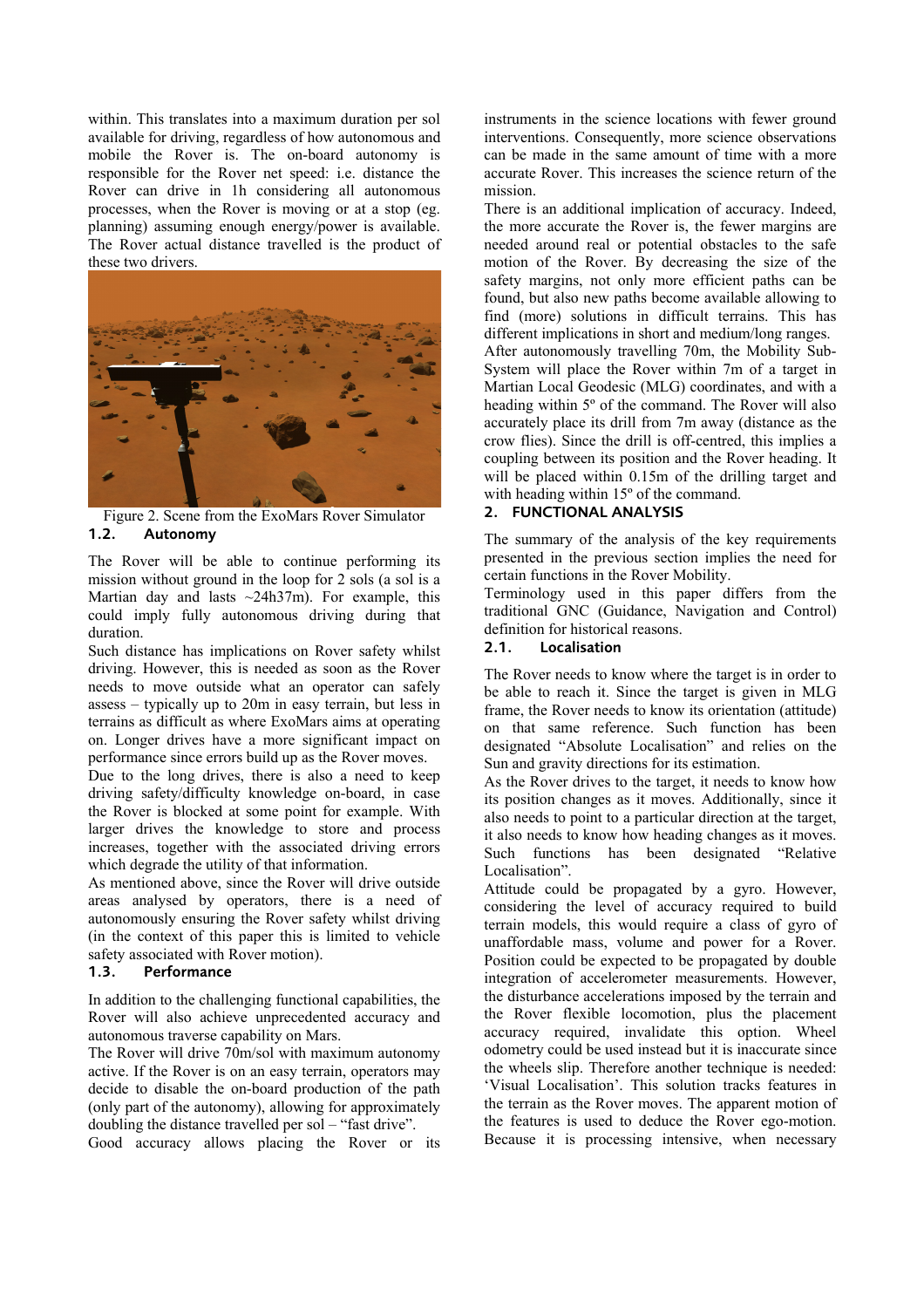design margins are applied, the design is such that it only runs every 10s. Between captured frames, gyroscope information and wheel odometry are used.

# **2.2. Locomotion, Trajectory & Manoeuvre Control**

The Martian terrain presents several challenges for a Rover to drive over. From visible obstacles such as rocks, craters, steep slopes (up or down), or combinations of these, to invisible enemies such as slippage; the Rover needs to be kept safe from these whilst driving.

This translates into two different needs. One is to plan a safe path to the target; the other is to be able to follow that path. As previously stated, in very easy terrains, operators may decide to use the Rover in a more manual way to save (processing) time and therefore command the path themselves. Nevertheless, the need to follow the path remains since the Rover has to reach its target and within the expected time interval – if the Rover drifts too much away from the path it is likely to take longer. In more complex terrains (nominal case for ExoMars), the path needs to be determined on-board and accurately followed (details in §2.3).

Several strategies exist to follow the path. From fully open-loop strategies, to a full closed-loop one: naturally the level of accuracy radically changes from one approach to another depending on the level of disturbances. Indeed, the obstacles mentioned above are not only a safety threat; they are also disturbances to the Rover motion. When the Rover drives across slopes or tries to drive over rocks, it will deviate from the theoretical path.

Based on the Locomotion Performance Model (in [4]) test results, open-loop control is immediately excluded since it does not even allow meeting the target acquisition requirements. The NASA/JPL Rovers (MER and MSL), mostly drive in open-loop, but also offer the operators a very slow "closed-loop" control drive mode: when the Rover stops to plan its next path, its new planned path takes into account its current location. This effectively implies that the Rover is in open-loop whilst driving along the planned path.

ExoMars will drive over challenging terrains. This means that not far from a safety threat there is another safety threat and in-between there are disturbances pushing the Rover away from its safe path. Therefore, for the ExoMars needs and mission ambitions, more frequent trajectory corrections are required and a closed-loop on-the-move function is needed.

The Rover actuator is its locomotion, formed by 6 wheels on a 3-bogie system controlled by an Actuator Drive Electronics (ADE). Each wheel is equipped with 3 actuators: drive, steer and deployment (or wheel walking). All 6 wheels can drive and steer simultaneously which is a major manoeuvrability (controllability) advantage when compared to MER or MSL (both do not steer the middle wheels and cannot drive and steer simultaneously). Therefore, there is a need to translate vehicle level manoeuvres (eg. Ackermann geometry) to individual motor commands and to synchronise all actuators in a harmonious geometry. This function has been designated "Locomotion Manoeuvre Control" whilst the vehicle level control function is named "Trajectory Control".

# **2.3. Perception, Navigation & Path Planning**

The previous section  $(\S2.2)$  has hinted at the need to avoid obstacles that could threaten the Rover safety. Indeed, since the ExoMars Rover drives farther than what can be safely assessed by ground operators, an onboard function to identify and avoid those obstacles is needed. Whilst §2.1 is about the need to know where the Rover is, the present section is about the need to know where obstacles are (both safety threatening and disturbances categories) and how to deal with them.

# **2.3.1. Perception**

The first step is to know what is around the Rover. This is designated by "Perception" and is presented in [3]. Again, several options exist to achieve this but ASU has selected stereovision because of its technical maturity and heritage on Mars. The threat of loose sand is not visually detected and is dealt with differently.

Algorithms that implement such function belong to the image processing domain which are known to be processing time consuming and therefore an issue for a real-time system SW. In addition, because this is about detecting obstacles (or, equally important, being sure there aren't any), one aims for the best quality images of the Rover surroundings. This leads to two consequences: the Rover should have a separate processing unit for these algorithms decoupling it from the real-time constraints, and images should be taken at a stop to minimise blur from motion.

# **2.3.2. Navigation**

Once the surroundings of the Rover are known they need to be analysed to detect and characterise obstacles. Not only safety threats need to be identified, as disturbances for driving need to be known. Once these are known, adequate weights and/or flags are associated with the terrain surrounding the Rover. This requires a detailed knowledge of the Rover locomotion performance whilst driving on that terrain. This function has been designated "Navigation".

There are two aspects to the Navigation function in characterising the Rover surroundings. One is over short-range distances, between points where Navigation is performed (waypoints). The other is medium/long range when the Rover has moved several waypoints away but may need using past acquired information.

The short-range case is driven by the fact that the Rover will drive up to the next waypoint without additional information about obstacles being acquired before. It is therefore necessary to ensure that during that drive the Rover does not drive over safety threats, tries to avoid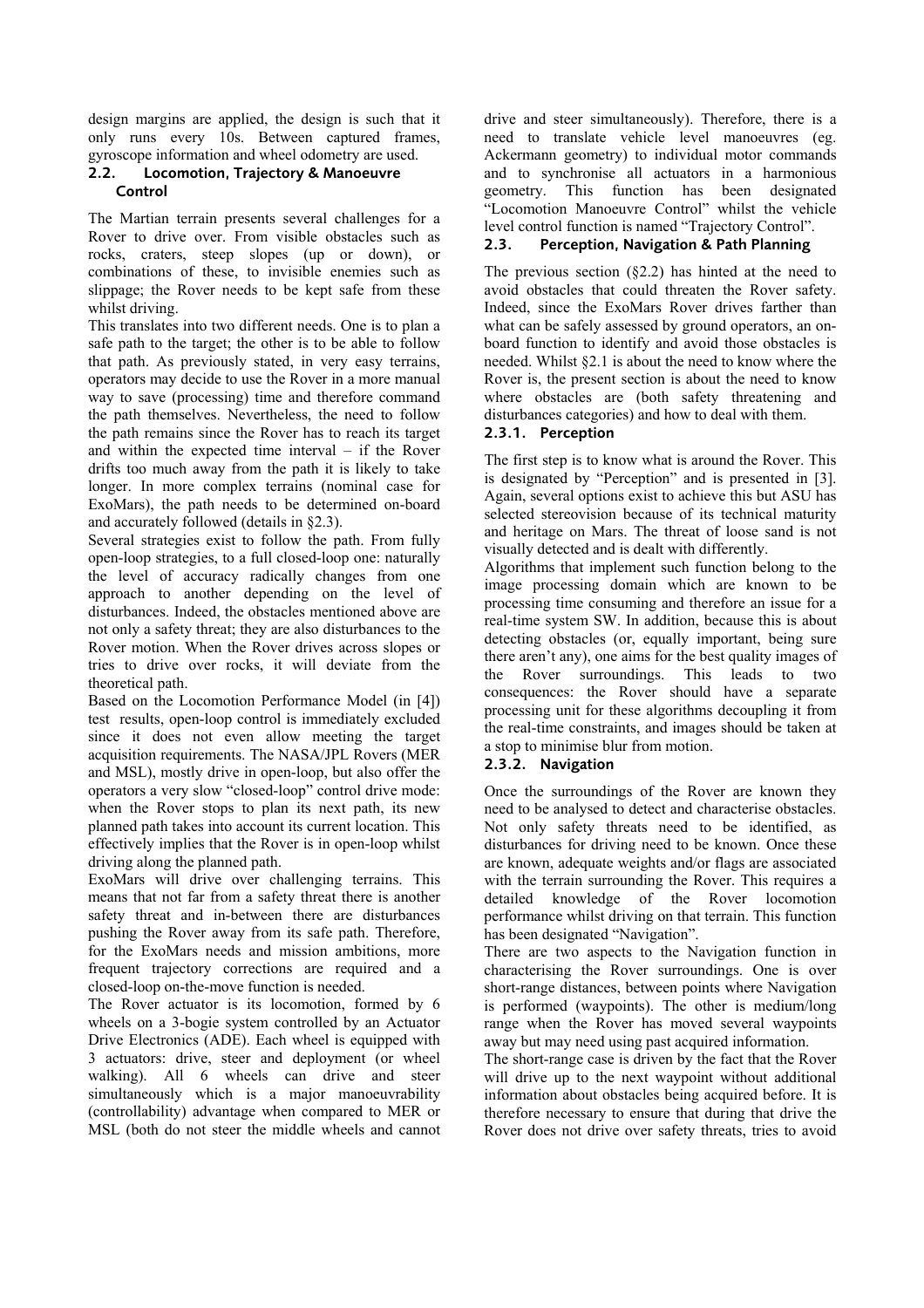getting close to them or of areas of higher motion disturbances.

The medium/long range case is driven by the need to not throw away past information that would enable the Rover to find solutions to progress towards the target (eg. dead-ends). This leads to the need of being able to store and efficiently use past information.

# **2.3.3. Path Planning**

The previous steps have allowed the Mobility Sub-System to have a detailed knowledge of its surroundings. Another aspect to consider is what is actually drivable without having to stop the Rover (eg. point turns are highly inefficient time wise - no progress towards target - and of limited controllability). This involves not only the locomotion capabilities but also the Trajectory Control (§2.2) ones.

Therefore there is a need to efficiently make use of this information and constraints in order to produce a safe, drivable and efficient path. This function has been designated "Path Planning".

There are two different applications for this function: normal traverse, and drill placement. Because of the nature of drill placement (position and heading coupling), a different strategy may be required for this application.

Both Navigation and Path planning as are also achieved through algorithms of the image processing family with similar implications to Perception (§2.3.1).

# **2.4. Traverse Monitoring**

All the functions previously described ensure the Rover safety by planning to avoid dangerous areas and by following such a path. However, in the event of a failure not timely detected, an unforeseen environmental anomaly or non-visual safety threatening areas (eg. slippage), mission success must be granted by not jeopardising the Rover safety. This is traditionally achieved by the Failure Detection, Isolation and Recovery (FDIR) function which has a peculiar nature for a Rover. FDIR is responsible for all safety aspects, but in the context of this paper (Mobility), one only focuses on Rover safety linked to its motion.

FDIR uses a family of PUS (Packet Utilisation Standard) services that are used to monitor key parameters of the system and to adequately react to, ensuring Rover safety. FDIR by itself does not produce the data that needs monitoring, it only monitors data and adequately reacts to it. If data linked with the motion of the Rover (eg. slippage) needs monitoring which is not directly available from equipment or functions otherwise required, there is a need to derive such data. Another reason for deriving data to be monitored is reasonable segregation of data used to drive and data used for ensuring Rover safety (eg. tilt angle is used to determine a terrain model to plan a safe path but it also cannot exceed a safety threshold – if incorrect it could allow the Rover to plan an assumed safe path over a safety threatening area). The function that allows elaborating this additional data requiring monitoring ensuring Rover safety whilst traversing the terrain is designated "Traverse Monitoring".

# **3. FUNCTIONAL ARCHITECTURE & EQUIPMENT**

# **3.1. Architecture**

The summary of the ExoMars Mobility Functional Analysis presented in §2 allowed identifying the top level functions needed to ensure mission success. These



Figure 3. ExoMars Rover Mobility Functional Architecture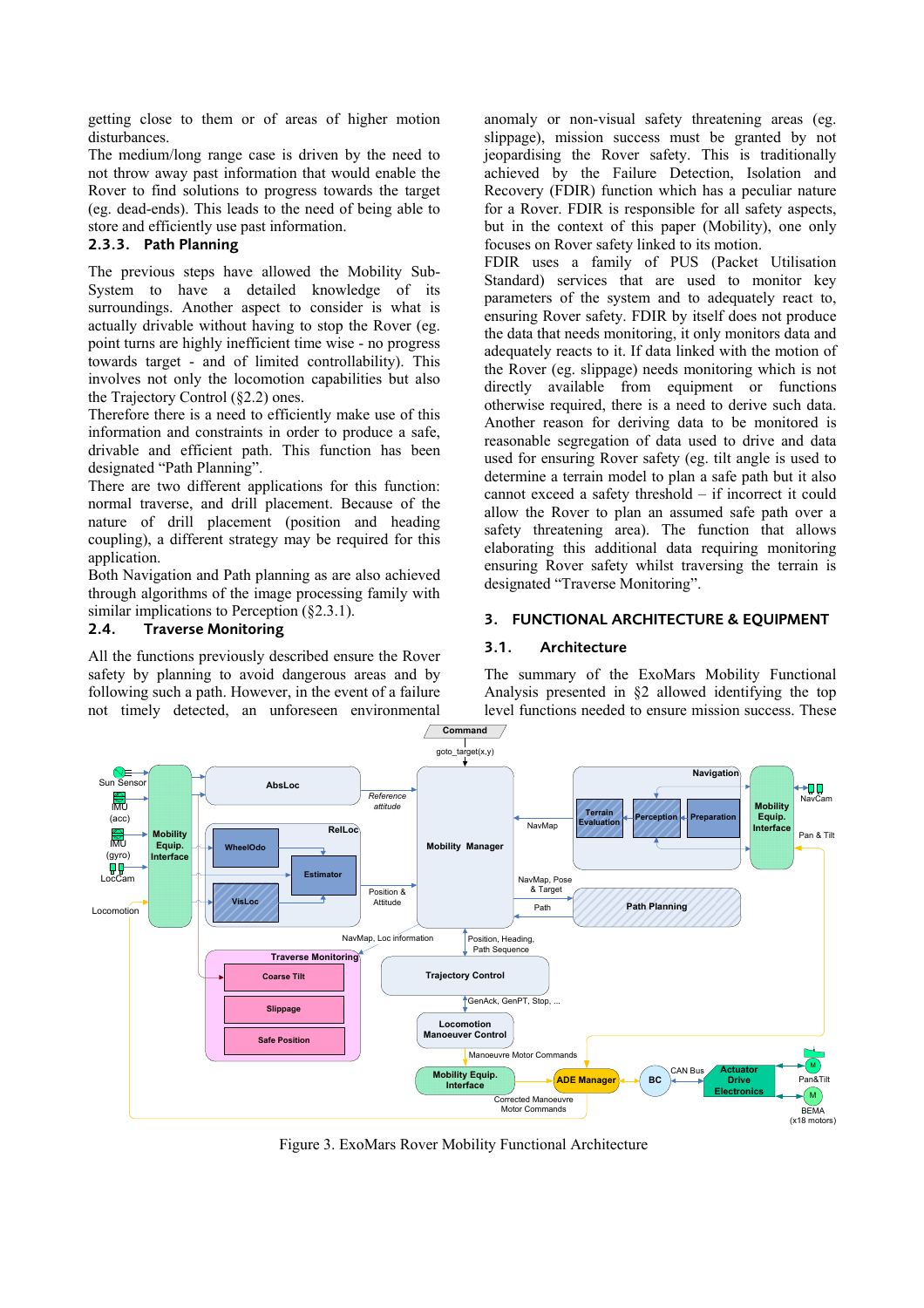functions need to be organised in a rationalised architecture, considering their interdependencies and/or interactions, the operational needs and the implications of HW feasibility (sensors and actuators).

Fig. 3 presents the ExoMars Mobility functional architecture which can be compared with the MER one in [1] (mostly reused for MSL). One of the key functions intentionally omitted in §2 is the Mobility Manager - §2 focuses on the core functions. This need becomes clearly apparent when structuring and organising the more specific functions. Its role is to correctly sequence all functions, check conditions for mode transitions, adequately initialise functions, etc. Fig. 3 also depicts further functionally inside the top level functions identified in §2.

A key additional function is the Mobility Equipment Interface (MEI). This function is in charge of transforming equipment data into engineering units, apply calibration to telemetry and commands, express data in the right frame, and complement Equipment low level FDIR as necessary. Refer to Fig. 3.

#### **3.2. Equipment**

### **3.2.1. General Considerations**

As for all space programs mass is a severe constraint on equipment. This goes hand in hand with volume constraints. In addition, for the ExoMars Rover, equipment needs to be low power because of the very limited source of energy that degrades over its lifetime also due to dust deposition on the solar cells.

These needs, together with the low temperatures for external units, planetary protection and high cleanliness requirements, present significant challenges for the ExoMars equipment, Mobility units included.

# **3.2.2. Mobility Units**

The equipment necessary for Rover mobility is not always exclusive to this Sub-System. Naturally, the wheels, its actuators (inc. sensors), the bogies and associated harness are the Mobility actuator (BEMA: Bogie Electro-Mechanical Assembly). This would be the equivalent to thrusters or reactions wheels on a spacecraft. However, the control electronics of those actuators are also used to control other mechanisms of the Rover such as Solar Arrays for example. The ADE together with BEMA are designated "Locomotion".

A Sun sensor has been baselined because of its simplicity of use to the Absolute Localisation function – it directly provides the Sun direction which is used to initialise the Rover heading on the MLG frame. The Sun sensor is an external equipment and is therefore subjected to the extreme Martian temperatures and dust deposition- consequently it is not free of risks but those are understood and managed. It is used only for Mobility purposes.

The accelerometer is used to obtain an absolute reference of the Rover roll and pitch (or/and tilt angle) by measuring Mars gravity vector. It resides inside the Rover (thermally controlled) and therefore is not subjected to the extreme Mars temperatures.

The gyroscope is used to propagate the Rover attitude. This information is used to complement Visual Localisation (VisLoc - refer to  $\S 2.1$ ) by allowing to propagate the VisLoc attitude output between visual frames in such a way that Trajectory Control always has heading information. The gyroscopes output is also used for consistency check with the VisLoc output since, unless there is a failure in one of them, they should be compatible to each other.

The accelerometer and gyroscope might be packed as a single Inertial Measurement Unit (IMU).

The Localisation Cameras (LocCam) are used by VisLoc providing 1024x1024 (or 512x512) 8-bit panchromatic stereo images as the Rover moves: the ExoMars Rover does not stop to take localisation images or to process them, it does it all on the move. The LocCam are also an external equipment and are therefore exposed to the challenging Mars temperatures and dust. The cameras are tilted down by 18º which also allows dust to naturally fall off as the Rover moves.



Figure 4. ExoMars Cameras (Neptec Design Group)

The Navigation Cameras (NavCam) are of the same design as the LocCams and often the driver in terms of design requirements. The reason for this is that they are used by Perception-Navigation-Path Planning chain which is in charge of ensuring a safe and efficient path for the Rover to drive and meet the 70m/sol, one of the most challenging requirements for the Rover. Both the horizontal and vertical Field of View of the cameras is 65º, the cameras stereo baseline is 150mm after a careful trade-off by ASU of the Perception/Navigation functions performance. The NavCam are mounted 2m above the ground on top of Pan and Tilt Mechanism (PTM) which is an integral part of the Deployable Mast Assemble (DMA).

The Pan & Tilt Mechanism is used to orient the NavCam in such a way that the terrain in front of the Rover is imaged without gaps. More than the actual orientation of the NavCam, it is the knowledge of this orientation that is critical. Indeed, that information is required by Navigation when constructing the corresponding 3D terrain model. Errors in this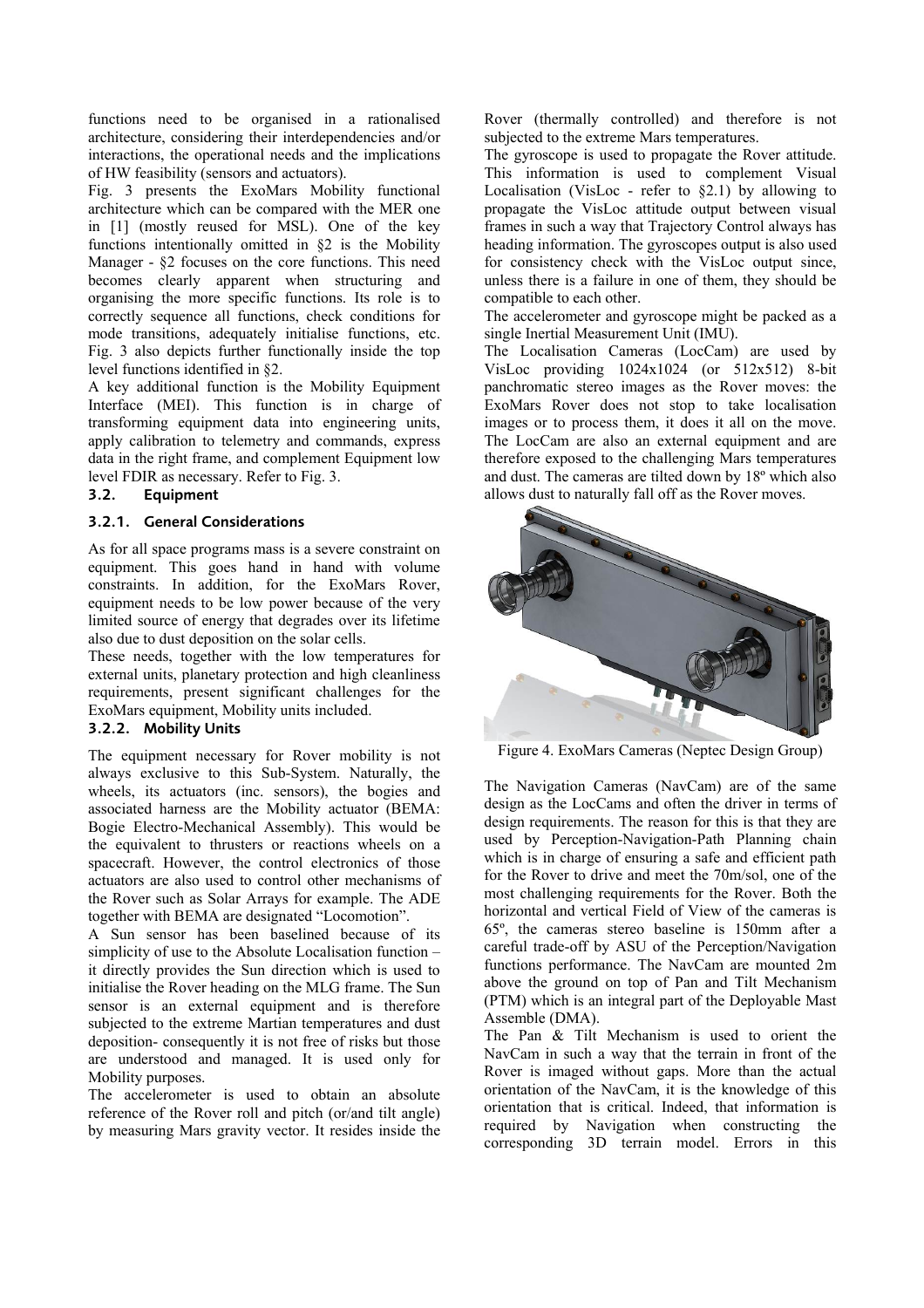measurement translate into terrain errors, which translate into margins that reduce the number of viable paths for the Rover to drive over.

# **3.2.3. Redundancy**

In §3.2.1 the stringent mass constraints on the mission were already alluded to. Indeed, this has led the ExoMars consortium to tailor the mission success criteria leading to a very selective redundancy strategy.

This is not unprecedented. It is important to mention at this point that NASA/JPL Mars Science Laboratory (MSL, otherwise known as Curiosity) is generally not redundant, only some very selective redundancy exists. ExoMars is expected to have wider redundancy, but still very limited. Additionally, the ExoMars on-surface mission is required to last at least 180 sols (~6 months), which for most equipment is a "small" duration.

The Rover must be able to deploy and egress from its lander platform. Once this is achieved, only "rudimentary" mobility needs to be achieved after a single failure. Without presenting or discussing the details, this implies the following for the Mobility related equipment:

|               | Redundant | Not       | Partially |  |
|---------------|-----------|-----------|-----------|--|
|               |           | Redundant | Redundant |  |
| Sun Sensor    |           |           |           |  |
| Gyroscope     |           |           |           |  |
| Accelerometer |           |           |           |  |
| LocCam        |           |           |           |  |
| NavCam        |           |           |           |  |
| <b>ADE</b>    |           |           |           |  |
| <b>BEMA</b>   |           |           |           |  |
|               |           |           |           |  |

|  | Table 1. Mobility Related Equipment Redundancy |
|--|------------------------------------------------|
|--|------------------------------------------------|

### **4. MOBILITY MODES & OPERATIONS**

### **4.1. Mobility Levels of Commanding**

In the previous section one has referred to higher and lower autonomy/driving modes that the operators may use. The functional architecture established above (§3) enables hierarchizing the functions allowing different levels of functionality, i.e., of autonomous driving.

Fig. 6 presents the ExoMars Mobility levels of commanding which exploit the Mobility functional architecture and modularity. The top level (LC\_NOM) corresponds to maximum autonomy, where all functions are used. This level corresponds to the nominal operational mode where operators provide a target in MLG frame for the Rover to autonomously reach. It corresponds to the lowest Rover net speed.

The Rover also has to follow a WISDOM (Water Ice and Subsurface Deposit Information On Mars) subsurface scanning pattern that is pre-loaded or uploaded by ground for science reasons. Both for this operation as for drill placement, it is to be assumed that the terrain is safe for development and testing purposes. Nevertheless, operationally, one still wants to check if the path is safe. Hence, in this case, Mobility does not produce a path but still produces all information that would allow it to produce a path. That information is

then used to check the safety of the commanded path before driving over it – using the "Safe Position" subfunction of Traverse Monitoring in Fig. 3. This corresponds to (LC\_CHECK\_PATH).



Figure 5. Mobility Operational Hierarchy

Going down the level of the levels of autonomy, the Rover can also follow a path without the checks mentioned above (LC\_PATH\_TRAV or DRILL) – in this case there is still closed-loop Trajectory Control. This is followed by ground directly commanding open loop manoeuvres such as Ackermann geometries to follow (duration or distance limited – latter still requires localisation) or Point Turn manoeuvres (LC\_LLO). If one drops localisation, only duration-limited manoeuvre are then possible (LC\_LOCOMOTION). This level also allows for direct commanding of each actuator. Finally, in a much reduced mode, it is possible to bypass most of the functionally and directly command at bus level each actuator  $(LC$  BUS) – it is anticipated this will never be used, but it is present in the design for robustness.

### **4.2. Mobility Modes**

Fig. 7 presents the ExoMars Rover Mobility Modes and Sub-Modes. The levels of commanding summarised in §4.1 are also depicted allowing the reader to relate functionality as commanded by ground to the operational modes.

As the name indicates, in ABS\_LOC mode, Mobility executes the Absolute Localisation function initialising the Rover attitude in the Mars Local Geodetic frame. This also includes the MEI functions associated with the Equipment used (accelerometer and Sun sensor).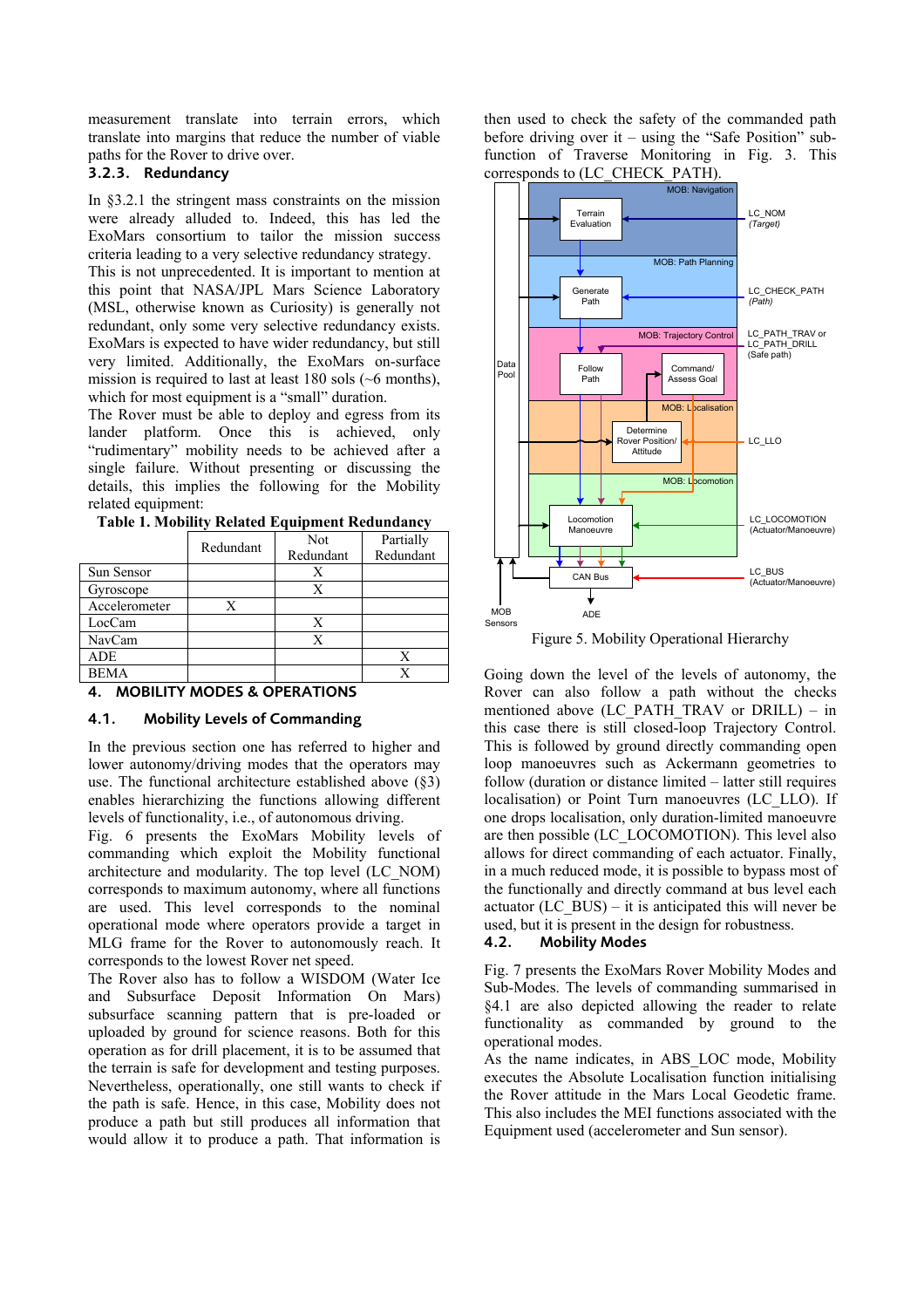

Figure 6. Mobility Operational Modes & Sub-Modes

Once an attitude estimate is ready, the Mobility Manager will transition to the Navigation mode as soon as the Rover Vehicle overall is ready to start motion (eg. it may need to wait for the actuator to be warm). The Navigation mode includes three sub-modes.

In the NAV PREP sub-mode, the Rover status is assessed with respect to the commanded target to conclude if it has completed its traverse. If not, the sequence of Pan & Tilt angles is determined to take the NavCam images.

The NAV PER sub-mode corresponds to the Perception function presented in §2.3.1. In addition, since NavCam pictures are taken as determined in NAV\_PREP, it also needs the NavCam MEI. The NavCam MEI includes the auto-exposure algorithm for example.

Afterwards, the NAV\_EVAL sub-mode corresponds to the Navigation function summarised in §2.3.2. This is a very complex algorithm and its description is outside the scope of this paper.

Once NAV mode is complete, a path can be planned. Following the different constraints for normal Traverse (drive) to reach a Rover target, and to place the drill tip, different algorithms and associated mode are reserved: PP\_TRAV for traverse and PP\_DRILL for drill placement. This corresponds to the Path Planning function summarised in §2.3.3.

The ABS LOC, NAV and PP TRAV/DRILL modes are performed with the Rover not moving.

The Rover is now able to start moving towards its target

using the path just calculated. This is performed using the FPATH\_TRAV/DRILL mode. In order to follow a path the Rover needs to know where it is with respect to the path and, in case of deviation, it needs to be able to correct for it. The former function is localisation summarised in §2.1, the latter function is Trajectory Control summarised in §2.2. Both functions are used together to follow the path.

The FPATH TRAV includes two sub-modes. The FPATH\_TRAV\_MOVE is when the Rover is moving. During FPATH\_TRAV\_STANDVY, the Rover temporarily interrupts following its path in order to perform an accurate WISDOM scan which occurs every 0.1m and lasts  $\sim$ 30s. This has no operational equivalent during the drill placement. Once a path segment is complete and the Rover reaches the waypoint, it transitions back to NAV mode and the process repeats.

The remaining modes have specific characteristics and are not nominally used. The LLO mode is the one allowing ground to directly command manoeuvres with duration or distance as a constraint (LC\_LLO) – used for Rover locomotion deployment and egress from the lander platform. In DDRIVE mode the operators directly command manoeuvres but only a duration constraint can be given. MONO is a mode only used during deployment of mechanisms whilst still on top of lander platform, such as solar panels or DMA – it uses the IMU to register telemetry outputted by the IMU MEIs for ground to have more options to determine successful deployment.

The MSAFE mode is the defined as the mode Mobility transitions to in case of FDIR triggering. It is not yet defined and it may be the same as Mobility OFF mode, where Mobility equipment and functions are not used.

#### **5. ROVER SAFETY WHILST MOVING**

Naturally, FDIR is about more than just safety linked with Mobility/motion. However, in the context of this paper, one only focuses in safety linked with Mobility.

Tab. 2 presents a list of feared events associated with the motion of the Rover on a terrain with associated causes.

In addition to Tab. 2, any equipment may stop providing data or start providing erroneous data. Depending on the failed equipment, consequences are different but its direct detection method is similar.

With the presented Mobility design, there are feared events that can be prevented and others that can only be detected. The Perception-Navigation-Path Planning functions are used to detect safety threatening areas and to plan a path avoiding them. Nevertheless, one also needs to consider the case where these may fail and still meet the mission objectives. As Tab. 3 demonstrates, on top of the prevention made by planning a safe path, monitors are needed to ensure the Rover is kept safe.

Not all data to be monitored is directly available by the functions used for driving. Therefore, for those which aren't directly available, they need to be calculated. This